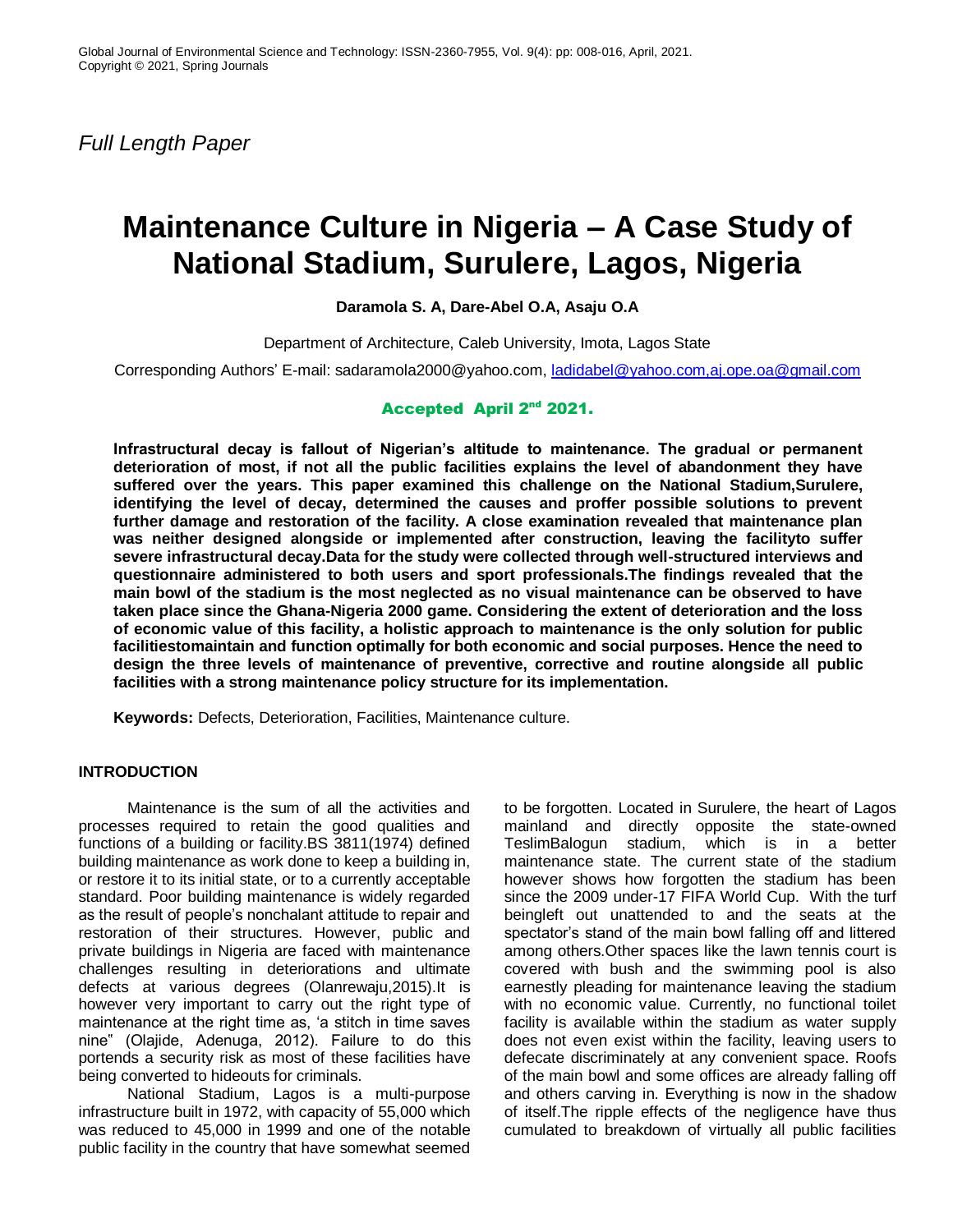

.

Ghana-Nigeria 2000, Last Match Played on the Main Bowl BeforeAbandonment<br>Bushes within the Stadium Facility





Falling Off Spectator's Seats of the Main Bowl Turf Replaces With Wild Grasses on the Pitch





Turf Replaces with Wild Grasses on the Pitch



Falling off Spectator's Seats of the Main Bowl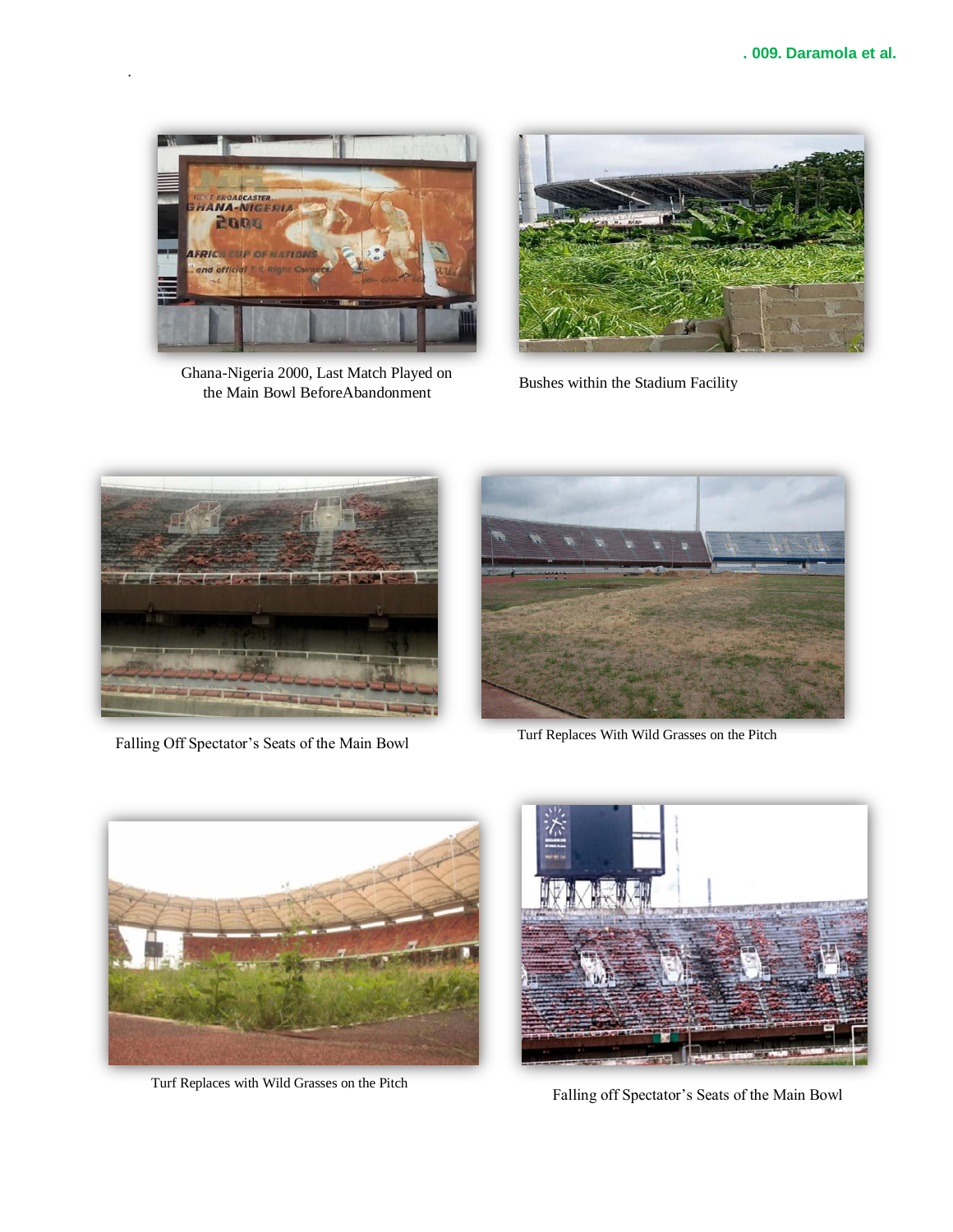



**Figure 1:**Pictures of Deteriorated State of the Stadium Falling Off Roof of Part of the Main Bowl Long Tenniis Covered with Wild Grass

**Source:**Author"s Field Survey 2020

# **LITERATURE REVIEW**

Oyedele (2012) posits that infrastructure is generally a set of interconnected structural elements that gives rise to the framework supporting an entire structure of development which is a means of attaining set of objectives and considered so much in judging a nation"s development status. Infrastructural development is the basis and bedrock of any development effort in the world today. It is important to stress that, it is not enough for facilities of development to be put in place; it is more than enough for these facilities to be adequately and properly maintained so that the purpose for which they are meant would be accomplished. The altitude of Nigerians to maintenance has led to loss of economic values that are originally supposed to be attained from public infrastructures. Disgustingly, most infrastructures in Nigeria are decayed and need repairs, rehabilitation or replacement (Oyedele, 2012).

Ajibola (2009) defined maintenance as "The work that is done regularly to keep a machine, building or a piece of equipment in good conditions". He explained further that maintenance is a combination of actions carried out to retain an item in or to restore the item to an acceptable condition. Adeleye (2009) sees maintenance as involving keeping equipment and mechanized infrastructure in operational conditions for continual use as a well maintained building has numerous economic benefits to both the owners and occupants.It is quite obvious that the goals of adequate maintenance of residential and commercial structures are that, it raises the greatest benefit as it attracts consumers if it is for commercial purpose; brings about utmost performance at a very minimal cost and provides comfort and decency to the occupants. Enofe (2009) points out that one of the major problems in developing countries is inadequate maintenance. Obeng-Odoomand Amedzro (2011) reiterated that poor maintenance is a challenge in both public and private buildings in Nigeria and Africa as a whole. Maintenance is aimed at retaining the status quo of an infrastructure to continue to ensure adequate satisfaction for which was put in place. Without maintenance, nothing can be sustained.

Maintenance culture is seen as a way of life to reduce unnecessary waste of economic resources which could have being diverted to better and more profitable use for the benefit of the masses. "The positive attitude on maintenance culture will curtail the delay in tackling problem of decay at the early stage, in the sense that "a stitch in time saves nine' (Olajide, Adenuga, 2012). Nigerians in this direction need be reformed, revived, rechanged and repackaged to ensure the realization of sufficient benefits of infrastructural investment. This is why property managers should give maintenance a high priority in their day to day activities (Lai et al., 2009).

Maintenance should be planned and wellstructured in a way that facility doesn't get to the point of losing its value before being considered for repairs. Olatunde (2009) is of the view that understanding the importance of project sustainability will mean incorporating long term facility management agreements in all major projects. He went further that Nigeria was littered with laudable but failed projects due to lack of maintenance culture. A thorough adherence to a wellstructured and developed maintenance strategy will take care of facility breakdown or malfunction thereby allowing facility managers to concentrate on capitalization (Akinyemi, et.al. 2016). However, the attitude of people towards public facilities is that government property that does not belong to anybody (Adeleye, 2009). This mindset should be changed..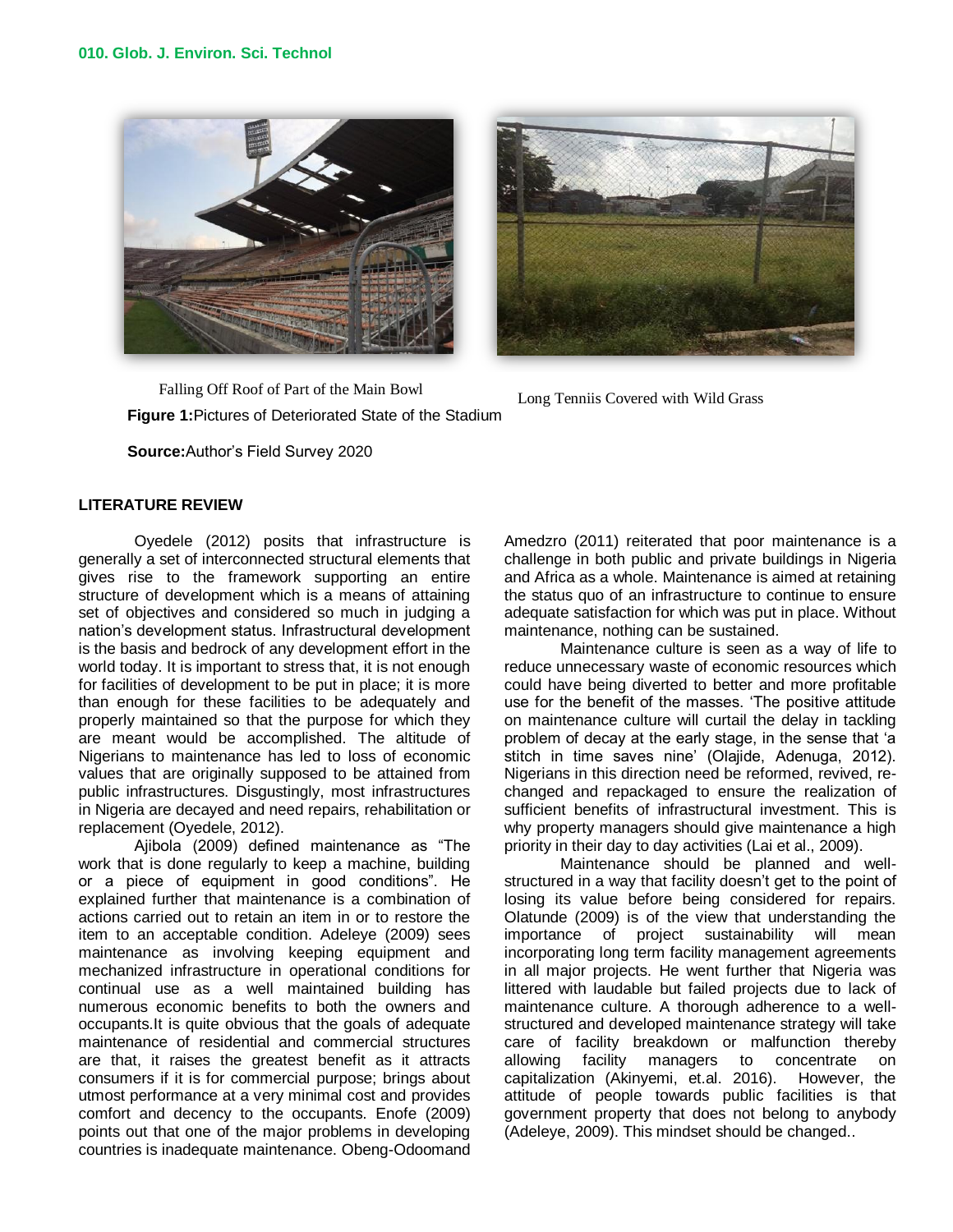#### **NATIONAL STADIUM, SURULERE, LAGOS**

The National Stadium, Surulere is currently on a The National Stadium, Surulere is currently on a lockdown as the current state cannot be harnessed for any tournament. Quite tragically, the same fate has befallen all the other National stadia, including Ibadan, Enugu, Bauchi, Kaduna and Abuja, all of which are huge economic waste. The situation of Abuja stadium is more pathetic, built in 2003 at the cost of \$360million (more than N100 billion in 2018), the 60,491 capacity edifice is one of the most expensive of such projects in the world. Renovated severally with billions of naira from 2009- 2012, when it hosted the Junior World Cup, after which it went into disuse, the stadium is now an unofficial grazing reserve for cattle (This day Newspaper, 2018). A recent interview with the Sport Minister on Abuja National Stadium states "we approached AEPB to come to see what can be done to clear the grass and weed and they told us 81m. (Sunday Dare, 2020). What a waste! It is unfortunate that these facilities, like many other government assets, continue to lay waste even when they could be converted to profitable economic assets that could generate incomes for the nation.

Stakeholders in the sports industry are constantly making clarion call for something to be done immediately to restore the initial glory of these sport facilities. Lagos state government has severally bided to take over the National Stadium Surulere,in an attempt to resuscitate the facility (Punch, 2017). Sport Ministers over the years have also made promises of renovating and returning it back to its initial glory. Sunday Dare, the current Minister for Sport stated that "Lagos National stadium is to be concessioned" (October 12, 2019). He further stressed that "Surulere Stadium Is Not a Shopping Mall" and there is need for a total change in the operation of the government facility.(June 10, 2020). Thus going ahead and bulldozing all the illegal structures within the facility being used as shops as he promised to commence work. Though there are pictorial evidences that work is about to start, few months down the line, no presence of contractor on site except the project board and evacuation of shops erected illegally within the stadium..





Project Board for the Rehabilitation Summan Space Showing open Space where Retail Shops were Buldozed

**Figure 2:**Pictures of Current State of the Stadium

**Source:**Author"s Field Survey January, 2021

#### **METHODOLOGY**

In an attempt to gathering accurate information for the identified problem, a two section questionnaire called Maintenance Culture Research Questionnaire (MCRQ) was used as one of the data collection strategy. The instrument consisted of two types of questionnaires. The first sample containing 25 questions on issues relating to maintenance culture in National Stadium, Surulere, Lagos. Respondents were asked to score factors affecting building maintenance and defects, according to the degree of importance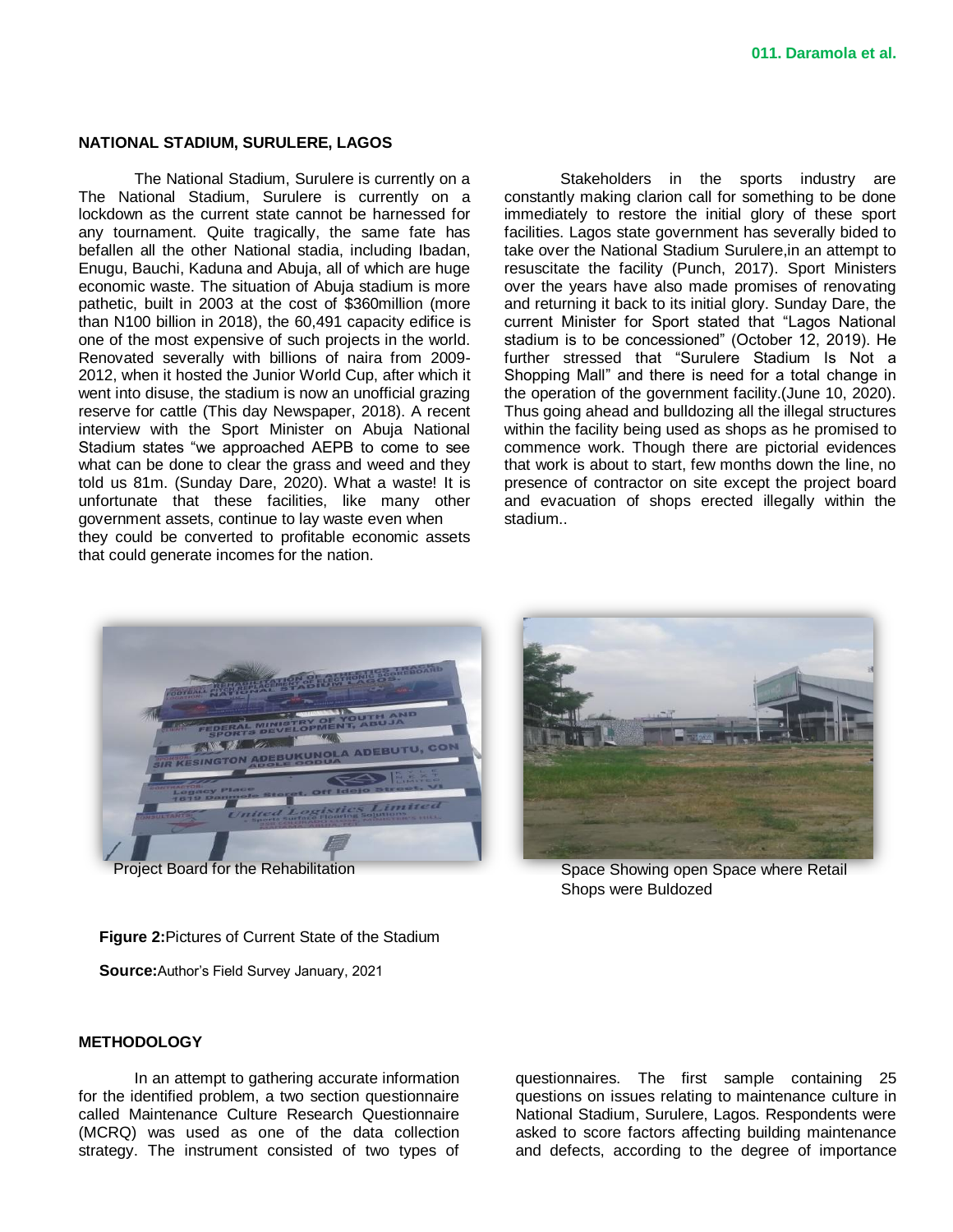## **RESULTS**

Mean Responses Users and athletes -∑n=81+65=146

## **Exterior Space**

Façade (wall finishes) - 2.76 Grass - 2.82 Drive way **-2.67** Mean response = $\sum$ mean = $2.76 + 2.67 + 2.75$  = 2.73 **3 3 3 3** 

Sports hall -2.5 Offices - 2.32 Spectator stands -2.74 Mean response = $\sqrt{2}$ mean = $2.5 + 2.32 = 2.74$  = 2.52 **3** 3

# **DATA PRESENTATION AND ANALYSIS**

The data were presented using tables and graphs for clarification and better interpretation. The analysistools included both descriptive and inferential statistics.

### **Interior Spaces**

**Table 1.1:** Presence of Maintenance Policy in the Institution

| <b>Categories</b> | <b>Frequency</b> | 70  |
|-------------------|------------------|-----|
| Yes               |                  |     |
| N0                |                  | 100 |

#### **Table 1.2: Types of Maintenance Adopted**

| $T$ ypes   | <b>Frequency</b> | ℀ |
|------------|------------------|---|
| Periodic   |                  |   |
| Routine    |                  |   |
| Preventive |                  |   |



**Figure 3:** Operational State of The Facility

**Source::** Author"s Field Survey 2018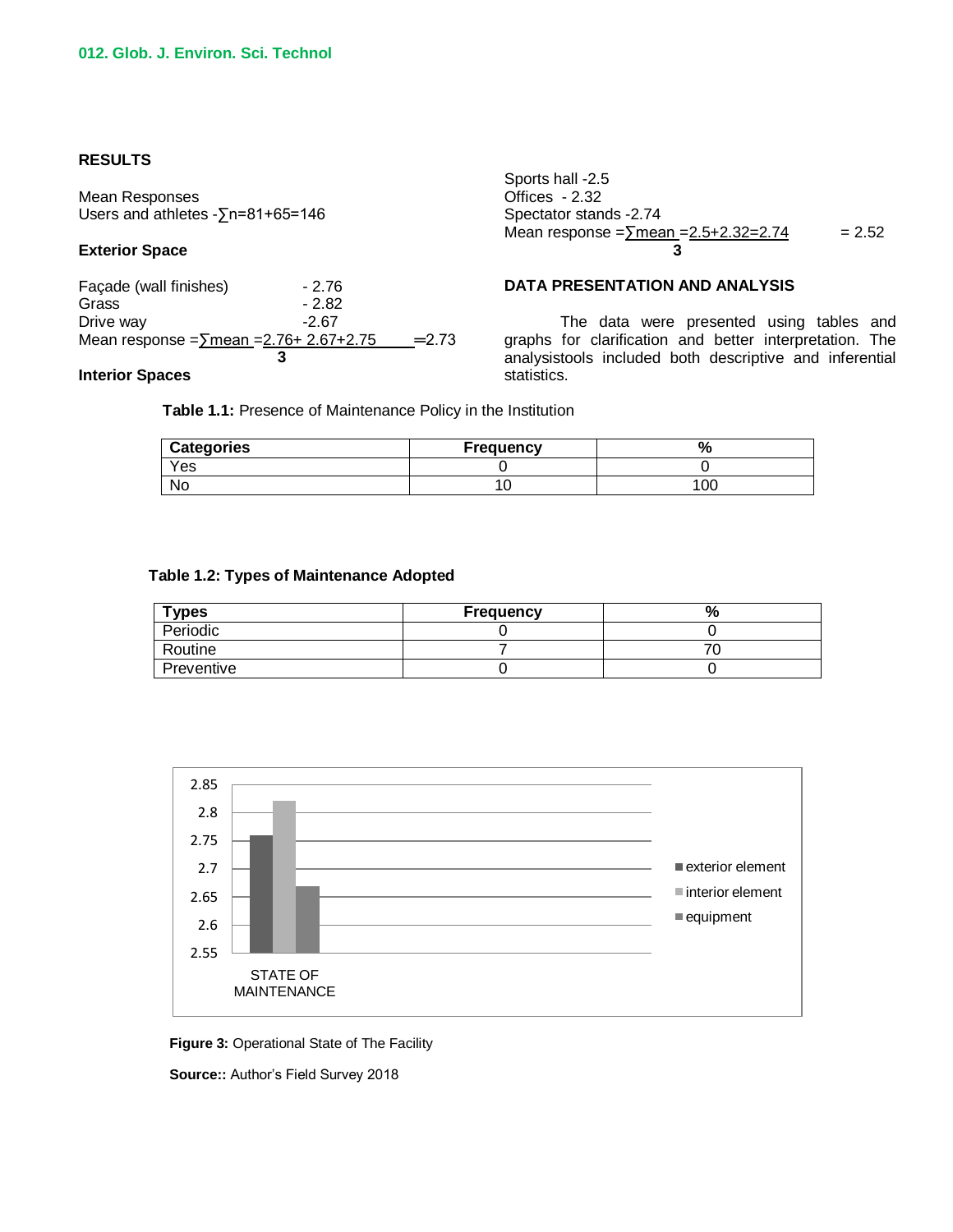

**Figure 4:** User"s View on Maintenance Culture

**Source:** Author"s Field Survey 2018



**Figure 5: User's View on Maintenance of the Facility** 

**Source**: Author"s Field Survey 2018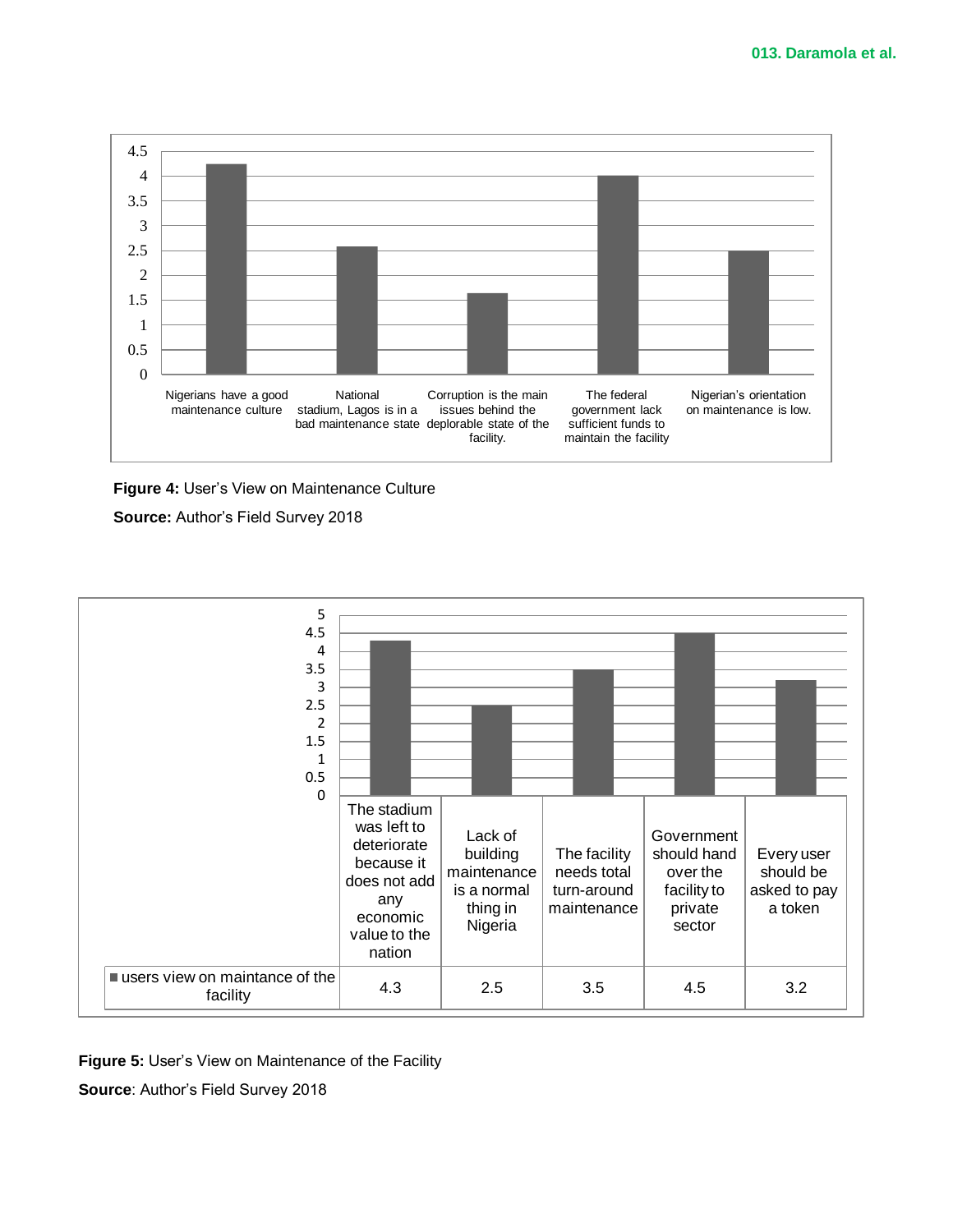





## **Figure 7: User's View on Maintenance Structure Source:**Author"s Field Survey 2018)

In general, the results of the surveys as discussed are found to reflect the true situation of the maintenance of the National Stadium, Lagos. It shows that the users of the facility responded to the questionnaires based on their experience over the years. It began with a brief discussion of the survey participants and the descriptive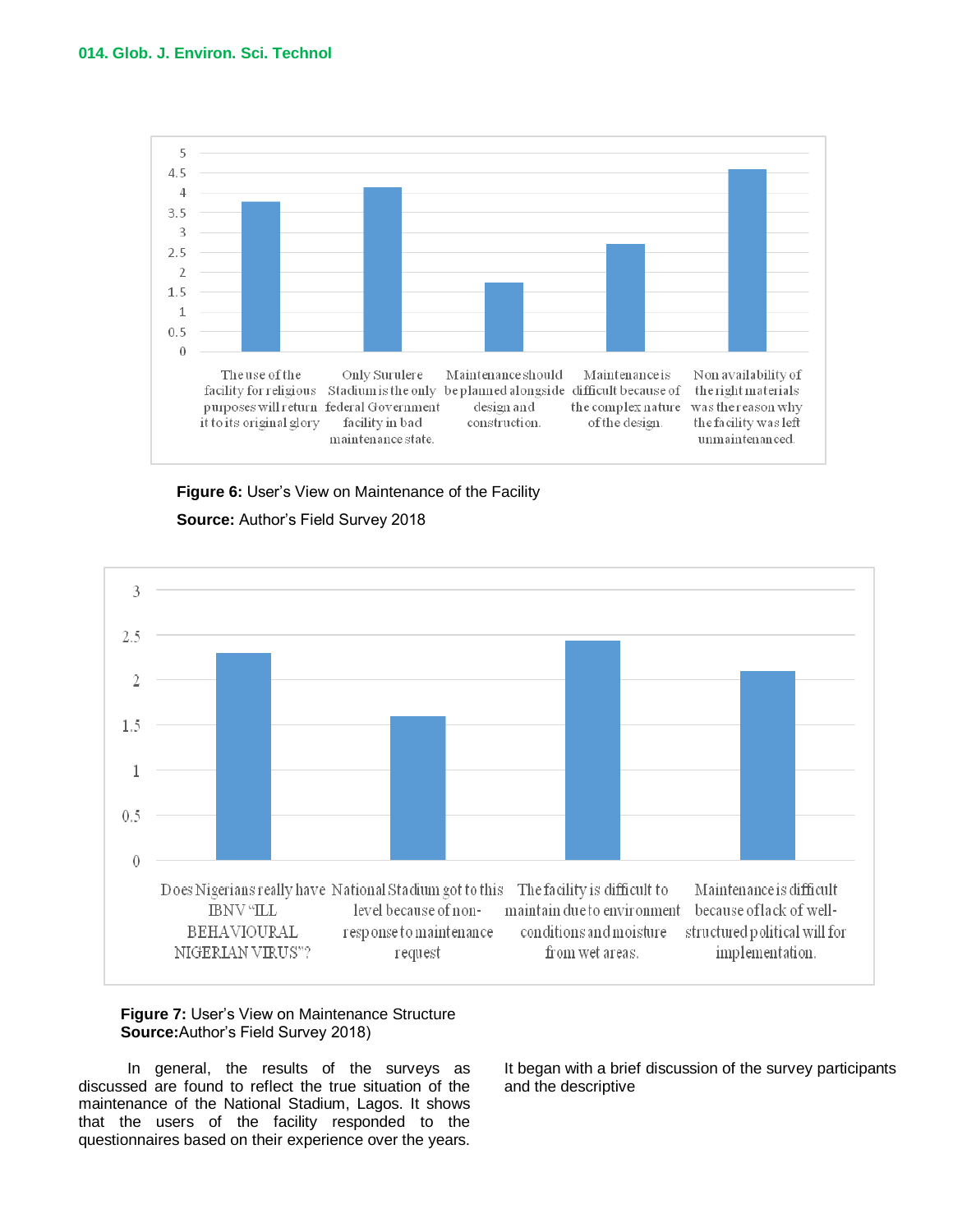#### **FINDINGS**

The result revealed that almost all the buildings needed one form of maintenance or the other. This is due to the fact that maintenance strategies were not implemented after construction and has led to severe infrastructural decay. This has ripple effects on the structural health and functional integrity of the infrastructure system.The altitude of Nigeria to maintenance has dragged the country backwards in infrastructural development as lack of planned preventive maintenance usually results in huge loss of

## tax payer money. A close look at the level of decay of the stadium thus shows the need for an urgent, holistic maintenance work. Several problems has thus being discovered to be militating against maintenance which include lack of maintenance policy, inadequate provision of funds for maintenance, poor execution of maintenance work by designated responsible units/agencies, corruption, lack of experienced staff (man power) and lack/ misuse of facilities by athletes and visitors

## **RECOMMENDATIONS AND CONCLUSION**



**Figure 8:** Classification of Maintenance

**Source:**British Standard Institute, 1974

 $\triangleright$  Maintenance should be planned with manuals designed submitted alongside upon completion of new projects for proper implementation as this will prevent fire-brigade approach.

 $\triangleright$  Preventive and corrective types of maintenance should be implemented on all public facilities at all levels for a sustainable infrastructure and economic value.

 $\triangleright$  Maintenance policies and orientation on the issue of maintenance should be given a key priority.

 $\triangleright$  Projects executed should be inspected and certified by an independent body of professionals who would ensure that new projects are properly executed with the right specified materials of high quality; this body will ensure that completed projects are properly handed over to facility managers that will be responsible for the maintenance. And finally, it is imperative for the government to chart a new framework in ensuring a different approach to maintenance and stop lip service delivery after facilities has finally fallen out of use.

The paper has unraveled that lack of maintenance culture has adversely affected public facilities in Nigeria and National Stadium, Surulere being one of them. It is obvious that public infrastructures put in place in Nigeria generally were left unmaintained and they gradually decay without reaping all the benefits there from due to lack of adequate maintenance. In consideration of the colossal losses in varieties of ways emanating from poor attitude to maintenance culture, it becomes absolute necessary that facility managers have to strictly consider the implementation of the suggested ways forward articulated in this paper